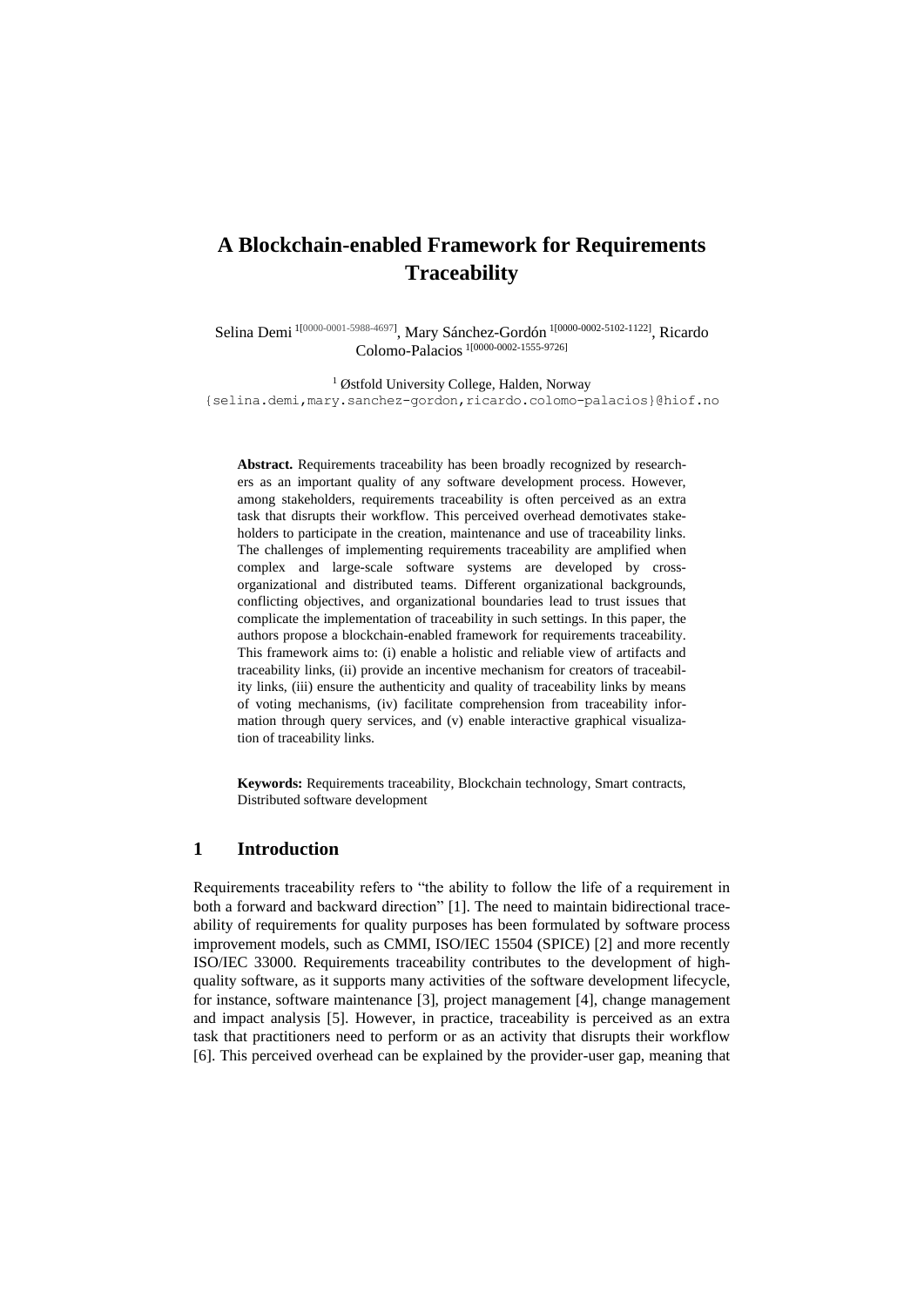creators of trace links are often not the ones who use them [6, 7]. For instance, developers create links between implementation tasks and source code commits which are actually used by project managers to track project's progress. Thereby, developers become demotivated and set a low priority to traceability tasks, which may lead to incorrect or missing links. Maro et al. [6] proposed the incorporation of gamification elements into traceability tools to increase the motivation and engagement of developers in traceability creation and maintenance tasks. Moreover, Wohlrab et al. [7] carried out 24 interviews to explore the relation between traceability management and collaboration. The respondents proposed the inclusion of voting features into traceability tools to enable stakeholders to jointly indicate incorrect links or to agree with the connected artifacts. This collaborative effort improves the effort/benefit ratio, which in turn motivates developers to contribute to traceability management.

As the complexity of software increases, the development is carried out by crossorganizational and distributed teams. This paradigm complicates traceability, particularly when distributed teams need to share artifacts [6]. In such environments, previous literature proposed the use of a centralized data storage in which all artifacts are stored and accessed by distributed stakeholders [6]. However, artifacts provided by distributed teams cannot always be trusted, as they may have malicious intentions [8]. The participation of third-party vendors exacerbates trust issues, due to different organizational background, conflicting objectives, and organizational boundaries [9]. Different organizations may use different tools, methodologies, and processes that reside within the organizational boundaries, making it difficult to leverage requirements traceability in an efficient manner [9]. Additionally, organizational objectives of one organization may contradict objectives of the other organizations that are involved in the project. For instance, organizations may create incompatible links in terms of type or granularity, which leads to unusable trace links [6]. Finally, organizational boundaries can imply restricted access to some artifacts due to confidentiality constraints [6, 9] which in turn complicates the creation of complete traceability. To address these challenges, there is a need for a reliable and shared traceability knowledge base, in order to keep track of all artifacts and trace links created by distributed stakeholders throughout the software development lifecycle (SDLC). This can be achieved by means of blockchain technology.

Blockchain is a distributed ledger that stores transaction records in blocks. Each block includes the hash of the preceding block to point to the previously validated block in the chain [10]. This structure of a cryptographically linked list ensures immutability which refers to the inability to tamper with the contents stored on the blockchain. The main utility of blockchain is that it enables the exchange of data or transactions among untrusted participants in a distributed network, without relying on a centralized trusted party. Centralized third parties are prone to failures, malfunctions, and security compromises which may lead to system unavailability [11]. Blockchainbased systems overcome these risks, as every participant keeps a copy of the ledger and can verify the legitimacy of the transactions [10]. Since 2015, the potential of blockchain technology extended greatly due to the introduction of smart contracts [12]. Smart contracts are self-executing computer programs that run across the blockchain network and enable trusted transactions and agreements among different parties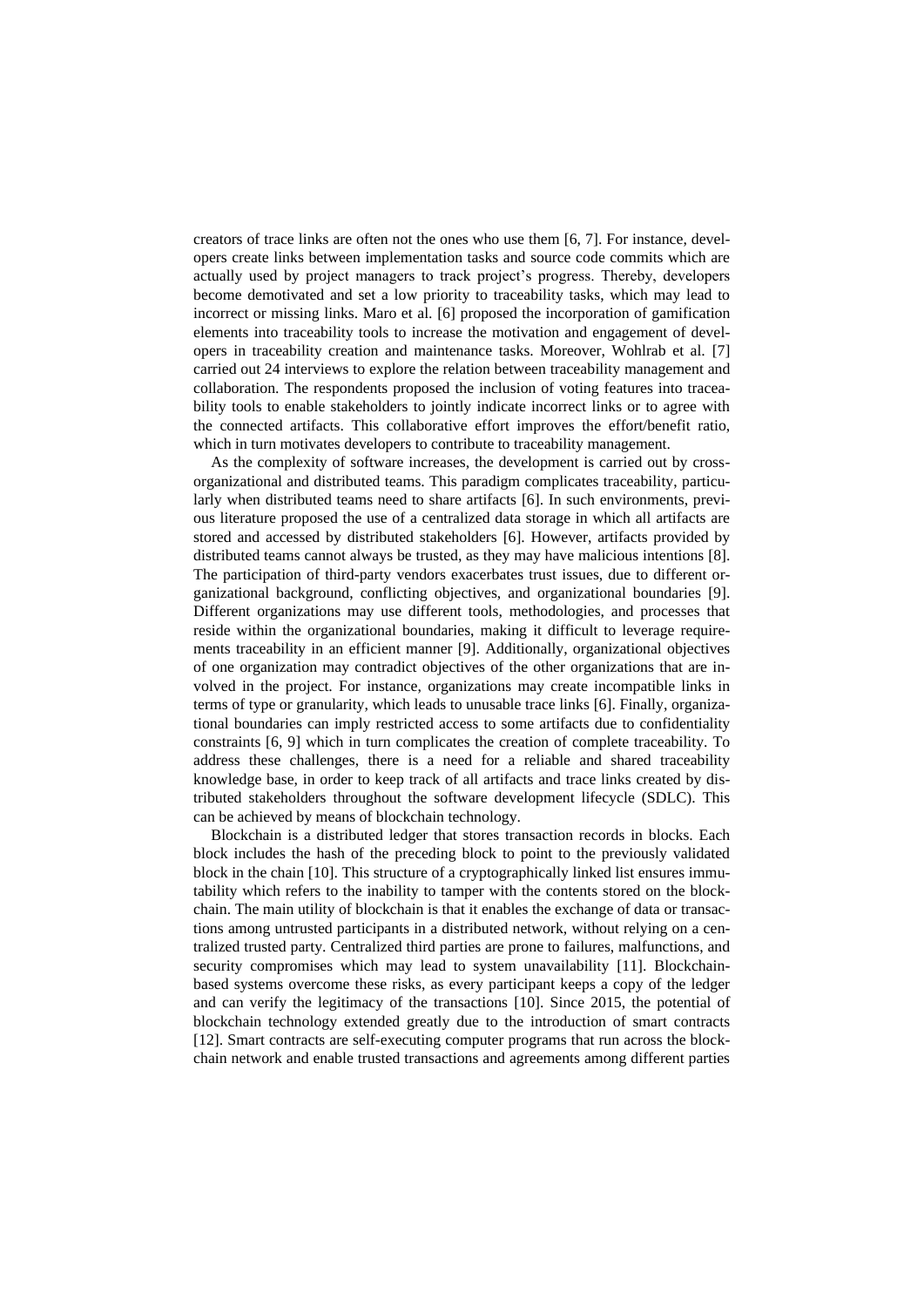[13]. The results of smart contracts execution are verified by the nodes of the network and stored on the distributed ledger. Smart contracts were originally conceived to automatically implement the terms of the contract that two parties agreed upon in a trustless environment [14]. Nowadays, the scope of smart contracts has been largely extended to perform any conceivable task, similarly to general-purpose software programs [14]. Smart contracts are intended for a variety of application domains, ranging from financial, notary, game, wallet to library which comprises general-purpose operations that can be used by other smart contracts [15].

In this paper, we propose a blockchain-enabled framework for requirements traceability. To the best of our knowledge, this is the first study that uses blockchain to keep track of artifacts and traceability links in distributed settings. This framework aims to:

- enable a holistic and reliable view of artifacts and traceability links
- provide an incentive mechanism for creators of traceability links
- ensure the authenticity and quality of traceability links by means of voting mechanisms
- facilitate comprehension from traceability information through query services
- enable interactive graphical visualization of traceability links

The paper is structured as follows: Related work is presented in Section 2. Section 3 describes the proposed framework, and Section 4 concludes the work and presents future research directions.

# **2 Related Work**

Mader et al. [16] emphasized the importance of a traceability information model in facilitating traceability creation and maintenance. These authors presented the traceability information model used by their prototype, namely, traceMaintainer. They conducted experiments with subjects who were provided with the traceability information model and were required to create trace links between use cases and analysis classes and trace links between analysis classes and design classes. The subjects reported that they were satisfied with the guidance provided when creating trace links and that traceMaintainer prevented them from creating trace links in an inappropriate manner. The authors advocate the use of traceability information models as they enable different analyses, such as validating traces, impact analysis and change propagation, coverage analysis, and relation count analysis.

Cleland-Huang et al. [17] proposed a model-based approach that enables stakeholders to plan and execute traceability strategies in a graphical modeling environment. This approach consists of four layers: strategic layer, document management layer, stored query layer, and executable layer. The strategic layer represents the traceability graph structure which consists of artifacts and trace paths, using a standard XML format. The document management layer documents individual set of artifacts using a standard XML representation. The stored query layer constructs queries for primitive traces between adjacent artifacts types, and composite traceability paths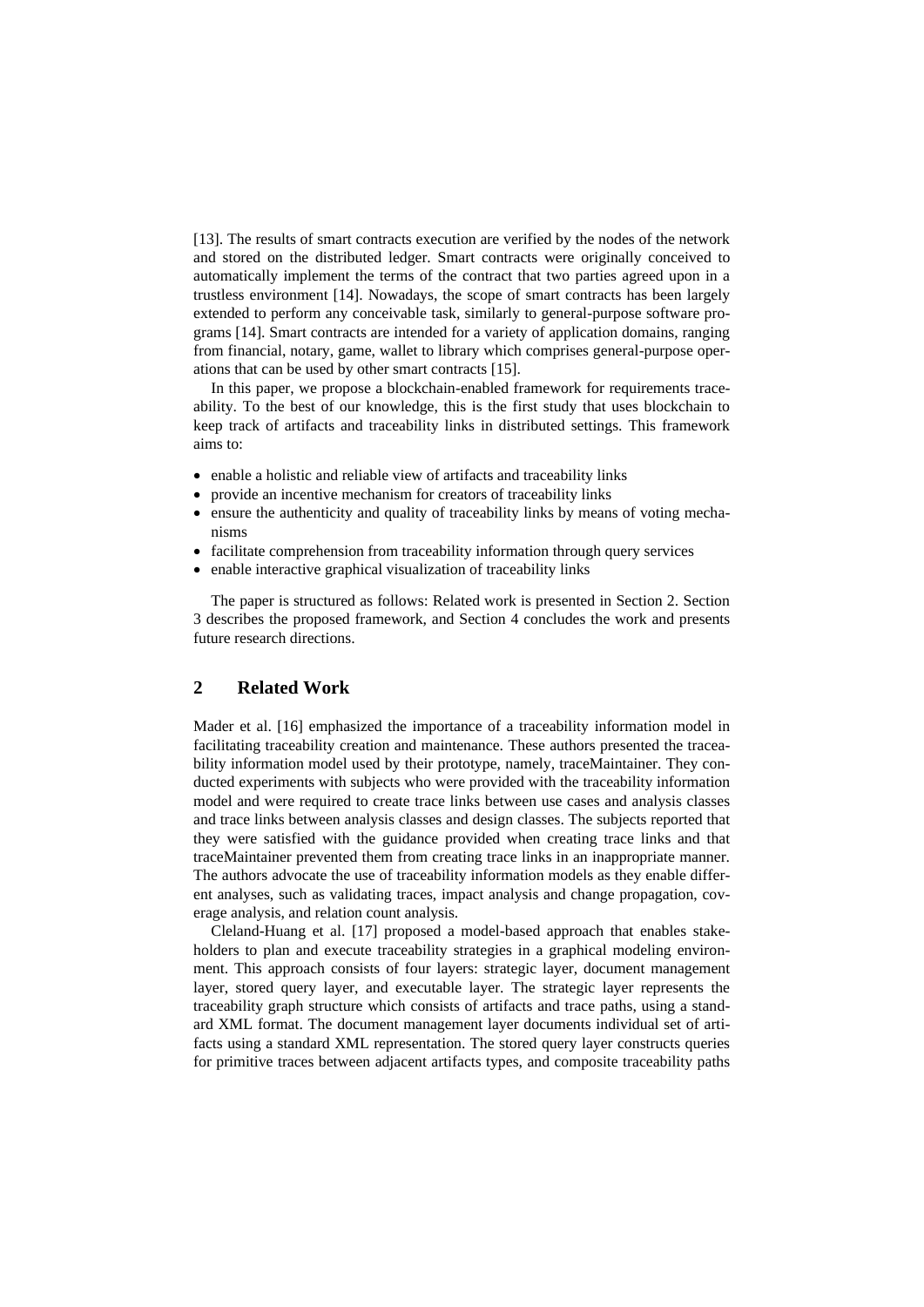between non-adjacent artifacts in the strategic traceability graph. Finally, the executable layer provides the user interface to display the pre-defined trace queries and visualize the results. Our study adopts these conceptual layers, albeit it implements them in a different manner.

Elamin and Osman [5] proposed a user-defined traceability metamodel that uses XML patterns to define artifacts, trace links, and trace type rules. According to these authors, the main limitations of traceability approaches lie in the representation and storage of traceability information. To address these limitations, the authors implemented a graph traceability repository to store artifacts and trace links. The benefits of the graph repository were demonstrated by applying it to three varying datasets. The results confirmed that the graph repository outperforms traceability matrices, crossreference tables and relational databases in terms of visualizing trace links, representing multi-dimensional relations and performance. We adopt the concept of rules for trace links semantics, however we encode these rules into smart contracts and store artifacts and trace links on a distributed ledger.

None of the aforementioned approaches address requirements traceability in distributed environments. In this regard, Rempel et al. [9] investigated the need for requirements traceability in inter-organizational software projects. The authors carried out semi-structured interviews with 17 organizations. The results indicated that on the one hand requirements traceability has the potential to address inherent issues of inter-organizational software projects, such as compliance, operational excellence and communication between parties. On the other hand, the different organizational backgrounds, conflicting objectives, and organizational boundaries were found to complicate the application of requirements traceability. The authors presented the following guidelines for distributed requirements traceability: ensure the reliability and availability of traceability information, mitigate conflicting objectives and bridge the technological gap that exists between clients and suppliers. Despite the valuable insights, this study does not provide further information on how these guidelines can be implemented.

Furthermore, recent literature has encouraged the cross-fertilization of software engineering and hyped technologies, such as blockchain technology [18, 19]. In fact, we have observed an increasing trend of studies that use blockchain to support software engineering activities during the last three years [20]. In what follows, we present a few of these studies: Yilmaz et al. [21] used blockchain to improve the integrity of the software development process. The authors proposed an incentive mechanism where developers compete for developing the best code, instead of being assigned a specific task by the project manager. This proposal may be valuable to address trust issues, particularly in large-scale agile development. Bose et al. [22] proposed a blockchain-oriented framework for trustworthy software provenance in global software development. The framework captures provenance data from the variety of tools used throughout the SDLC and transforms them according to PROV-specifications. The authenticity of these data is verified by authorized personnel by means of voting mechanisms. Recently, Singi et al. [23] proposed an incentive framework enabled by blockchain technology that captures events throughout the entire software development lifecycle, analyzes these events for their compliance to incentive policies by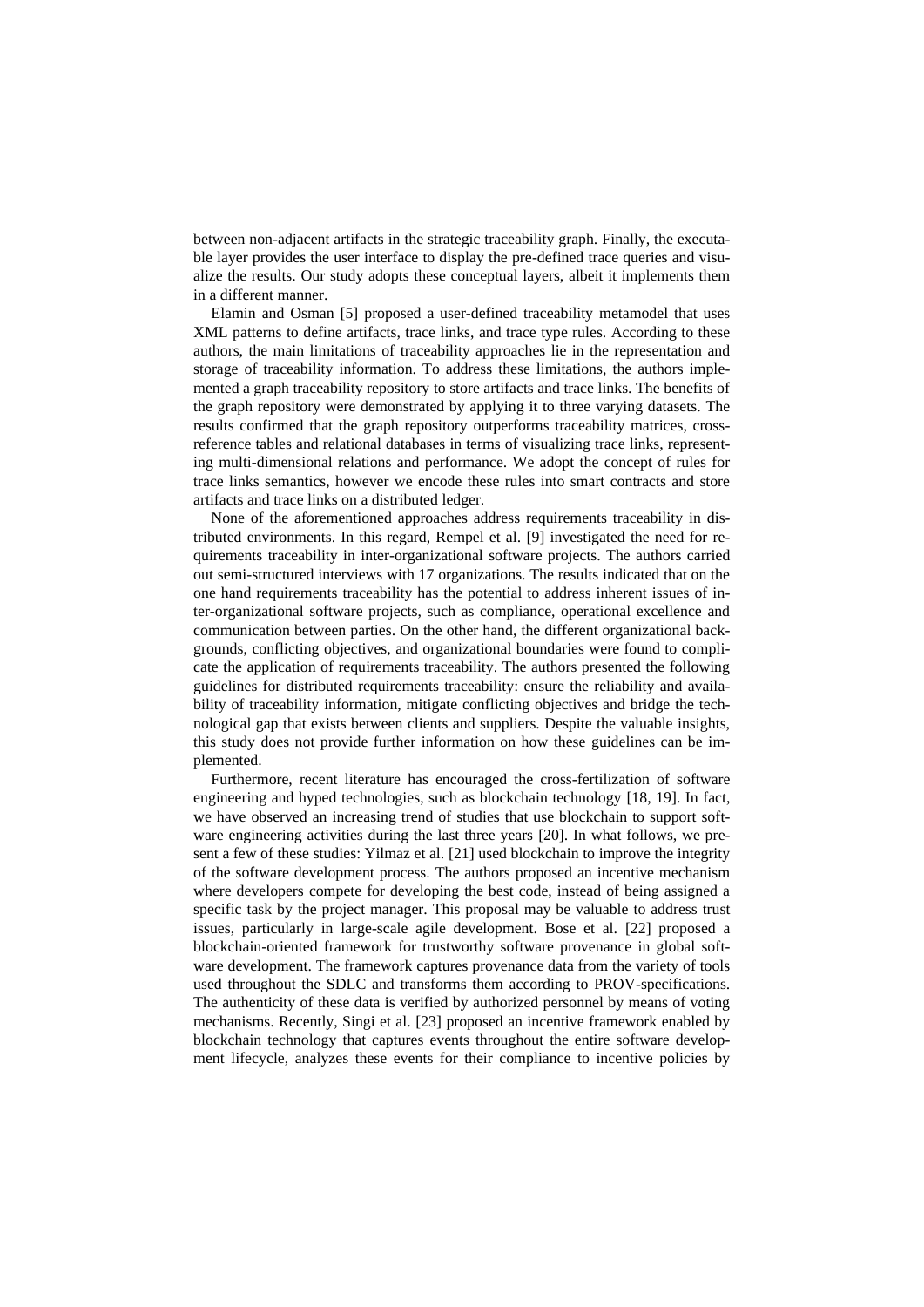means of smart contracts, and automatically delivers incentives in the form of digitized tokens to software engineers, accordingly. These studies provide valuable insights into the applications of blockchain in the software engineering landscape, however none of the aforementioned studies is devoted to the use of blockchain for requirements traceability in distributed settings.

### **3 Proposed Framework**

Fig.1. depicts the blockchain-enabled requirements traceability framework. The proposed framework consists of the following components:



**Fig. 1.** Blockchain-enabled requirements traceability framework

**Strategic Layer.** A feasibility analysis should be carried out in order to investigate whether the application of blockchain for requirements traceability is required and feasible in the given environment. This analysis should take into consideration the alignment between blockchain features and requirements traceability strategies, alternative tools, and technologies for representing and storing traceability links. The latter has been achieved in the form of traceability matrices, cross-reference tables, relational databases, and graph traceability repositories [5]. It is also vital that the analysis explores the benefits of applying blockchain for requirements traceability, along with challenges, such as implementation costs, technical, regulatory and governance challenges. The next component of the strategic layer is the traceability information model (TIM) which provides guidance on what software artifacts to trace and what relations to establish, and consequently prevents inconsistent results in large projects with many stakeholders [16]. Determining the traceable artifacts and relations in advance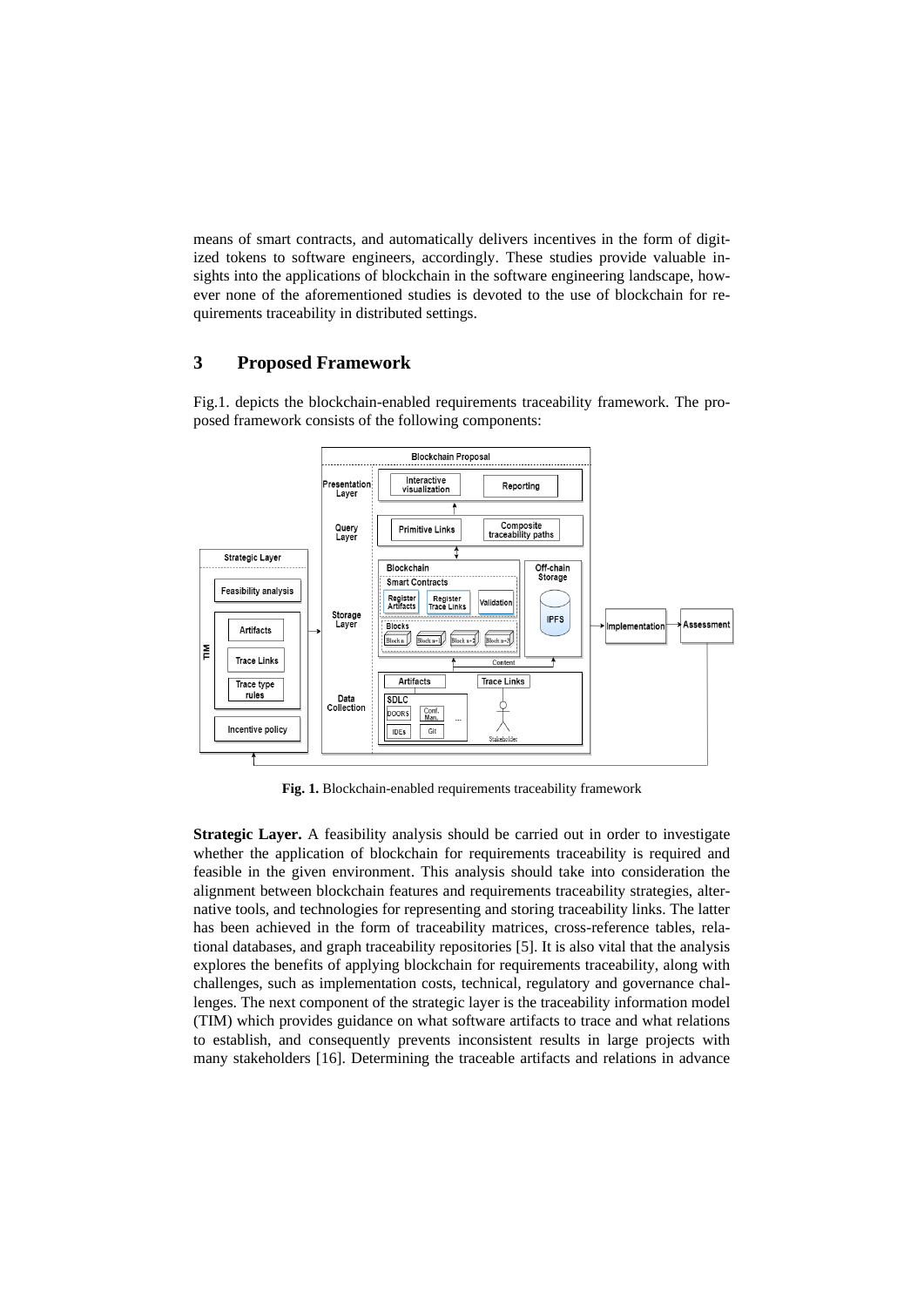has been considered a best practice for establishing the traceability environment [24]. Fig.2. depicts a simple traceability information model which consists of three main elements, as follows [5]:

- *Artifacts* to define what artifacts should be traced and their properties.
- *Trace links* to define relations between artifacts based on source artifact ID and destination artifact ID.
- *Trace type rules* to define the naming rules for the trace links. For instance, if the source code is related to the requirement, then the name of the relation is "satisfy".

These elements can be encoded into smart contracts to enforce the registration of only those artifacts and trace links that are needed in the project and automatically identify trace links semantics.



**Fig. 2.** A simple traceability information model

The last component of the strategic layer is the incentive policy that aims to define who is eligible to create trace links, how to validate the quality of trace links, e.g., can be validated by stakeholders using traceability quality metrics such as correctness, timeliness, accuracy, completeness, consistency and usefulness [25], and how much incentive goes for the creation of trace links based on their priority.

**Blockchain proposal.** The blockchain proposal forms the core component of the framework and consists of:

• *Data collection*. A variety of tools are used throughout the software development lifecycle, such as Rational DOORS for requirements management, and Git as a version control system. These tools generate artifacts that are defined in the traceability information model. Artifacts generated from these disparate sources can be captured automatically by means of data ingestion tools/plugins [22] and are parsed prior to being recorded on the blockchain. Additionally, stakeholders create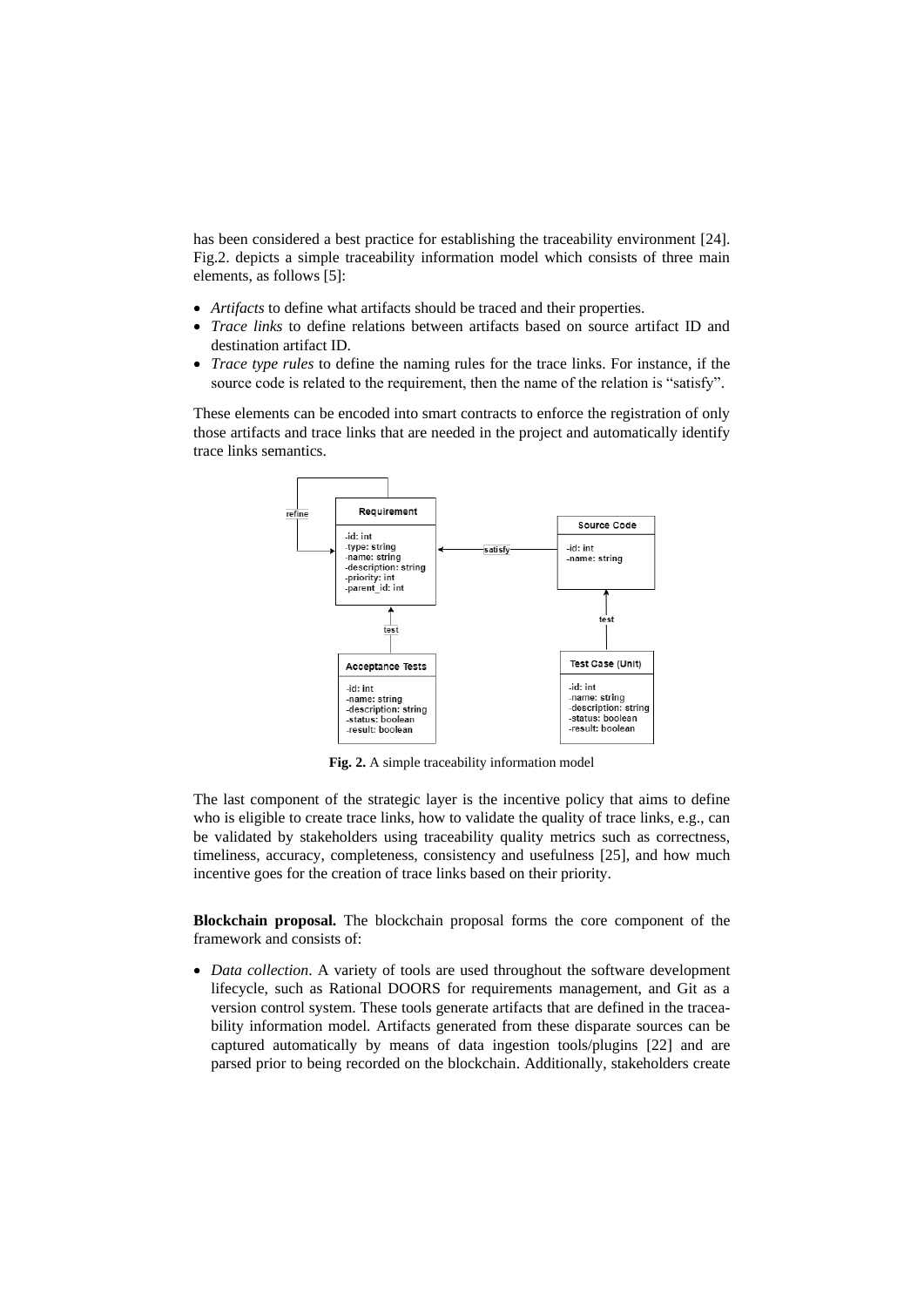trace links manually and invoke the respective smart contract to register these links on the distributed ledger.

- *Storage layer and smart contracts.* Smart contracts are created to enable the following functions: register artifacts, e.g., requirements (id, type, name, description, priority, parent\_id), register trace links (source\_artifact\_id, destination\_artifact\_id, trace\_type), validate trace links quality and reward trace links creators, accordingly. On platforms such as Ethereum, the storage costs gas and can lead to network synchronization issues and the high consumption of disk space on the nodes [26]. To resolve storage limitations, the framework allows to store artifacts' contents off-chain in immutable storage, such as IPFS (InterPlanetary File System). Moreover, the quality of trace links is validated by approvers or verifiers whose selection depends on voting policies. The approvers provide their consent or rejection which is logged as a vote on the distributed ledger. The smart contract calculates cumulative votes and accepts or rejects trace links based on the vote score. It is noteworthy that the assessment of traceability links quality is challenging because it requires manual checking [6]. Finally, the incentive policies are encoded in the smart contract that distributes digitized tokens to stakeholders who create quality trace links.
- *Query layer.* This layer facilitates comprehension from traceability information stored on the blockchain. Traceability-related queries must be constructed from primitive and composite links [17]. Primitive links are links between adjacent artifacts types defined in the traceability information model. These queries comprise simple forms of traces, for instance, return the list of requirements satisfied by source code or using filters to include only artifacts with a specific attribute value. Composite trace links are more complicated to implement as they take place between non-adjacent artifacts, for instance return requirements that trace to source code which failed its test case [17].
- *Presentation layer.* This layer is responsible for the visualization of traceabilityrelated information. Traceability visualization enhances stakeholders' ability to comprehend relationships between artifacts. Previous literature reports on difficulties in uncovering insights from traceability information due to the fact that trace links are represented through lists or mega tables [6, 27]. Other approaches use two-dimensional graphical formats such as hierarchical leaf node and tree view. These representations fail to explore relations between different artifacts in an interactive manner which aids in comprehending the overall system [28]. Our framework suggests hierarchical and interactive visualization of trace links to enhance traceability comprehension.

**Implementation.** In this phase, the blockchain proposal is developed and implemented. The development of the blockchain proposal requires close cooperation between blockchain developers and requirements traceability experts or professionals with skills in both blockchain and requirements traceability. The need for new professional roles has been also observed in the broader field of blockchain-oriented software engineering by Porru et al. [29]. Furthermore, the best fitting blockchain platform should be selected by mapping the requirements of the desired system and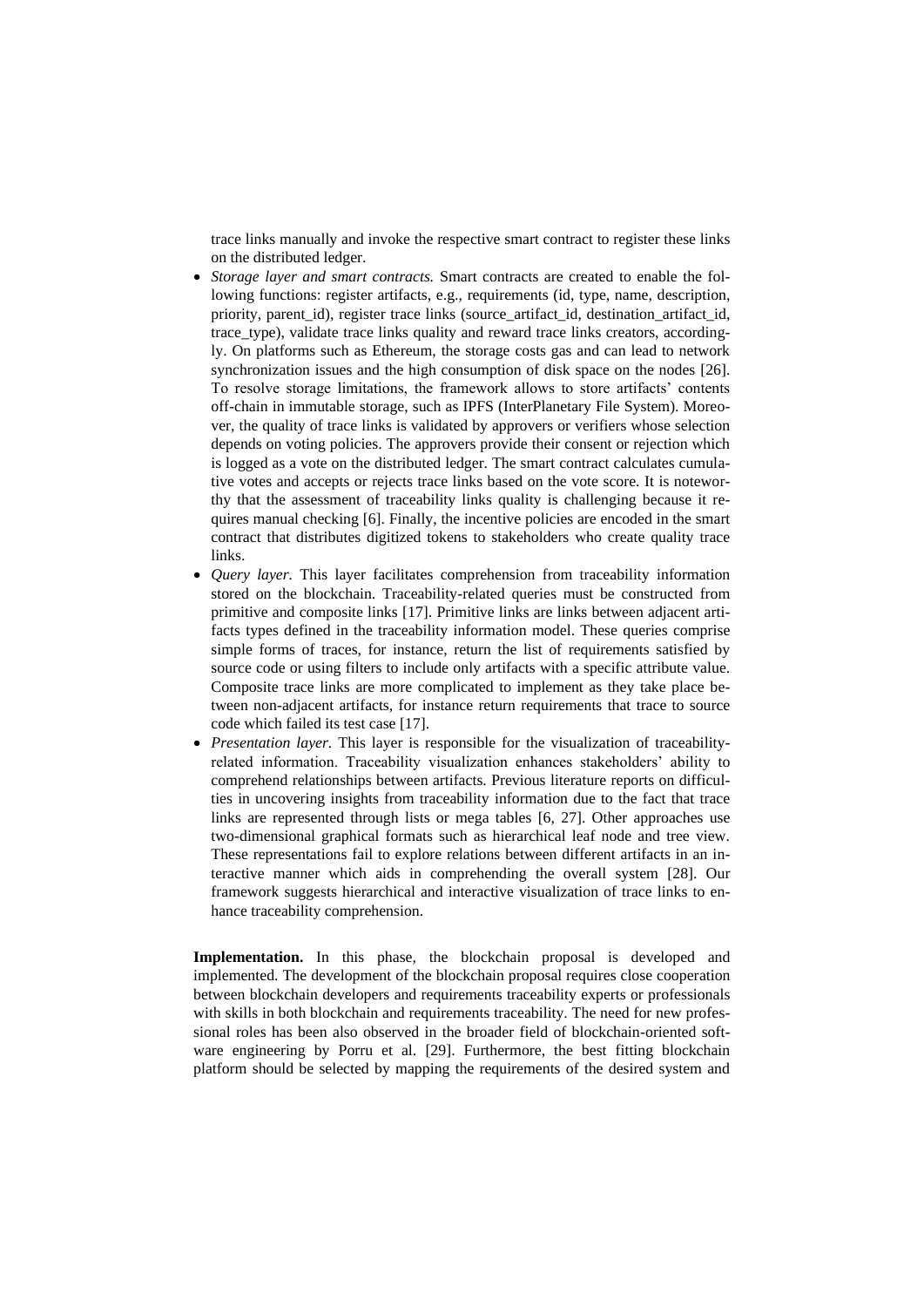blockchain features. As the number of blockchain platforms is growing rapidly, the selection of the appropriate platform becomes challenging. To guide the selection process, we refer to previous literature that provides a grounded blockchain platform selection process [30]. The main items to consider comprise network acessibility, smart contract support, and whether tokens are required or not [30]. For instance, open-source software with diverse contributors might require public accessibility whereas the development of complex and large-scale software among a set of known distributed teams or organizations might require restricted accessibility. Finally, disruptive technologies such as blockchain are adopted once organizational resistance is overcome which in turn can be achieved if the organization perceives the value of such a system [31]. Therefore, it is important to communicate the value of implementing blockchain for requirements traceability in a transparent and clear manner to all the participants involved in the software development lifecycle.

**Assessment.** In this phase, the contributions of the blockchain proposal to the software development lifecycle are assessed. The proposed framework provides an incentive mechanism to create quality trace links, which motivates stakeholders to participate in traceability creation and maintenance. Furthermore, the framework enables a holistic and trustworthy view of artifacts and trace links and presents them in a hierarchical and graphical way which encourages the use of traceability to support SDLC activities. In turn, the increased use of traceability improves the performance of practitioners in solving SDLC tasks, for instance maintenance tasks. The performance can be measured as the combination of the time to solve the task and correctness of the solution [3]. Finally, the increased quality and completeness of traceability has a positive impact on software quality which can be measured in terms of defect rate [32]. A reduced defect rate implies less need for software maintenance and consequently cost savings that can be quantified [32]. It is worthy to note that the components of the proposed framework are designed to be extensible and should be tailored to organizational requirements. For instance, organizations developing safety-critical systems may use smart contracts to automatically validate compliance to regulations or standards that impose traceability requirements, e.g., ISO 26262 and ASPICE in the automotive domain [6].

## **4 Conclusion**

In this paper, we propose a novel blockchain-enabled framework for requirements traceability. This framework uses blockchain as the backbone of the software development lifecycle, to enable an auditable trail of artifacts and trace links created by multiple distributed stakeholders. Due to its inherent properties, blockchain ensures visibility regarding what/how/when trace links were created and who created them. Additionally, the framework can be used to query and represent traceability-related information to enhance the understanding of the overall system.

Blockchain, as any other technology, does not fit all the use cases in requirements traceability however this ongoing study is exploring a way of investing, using and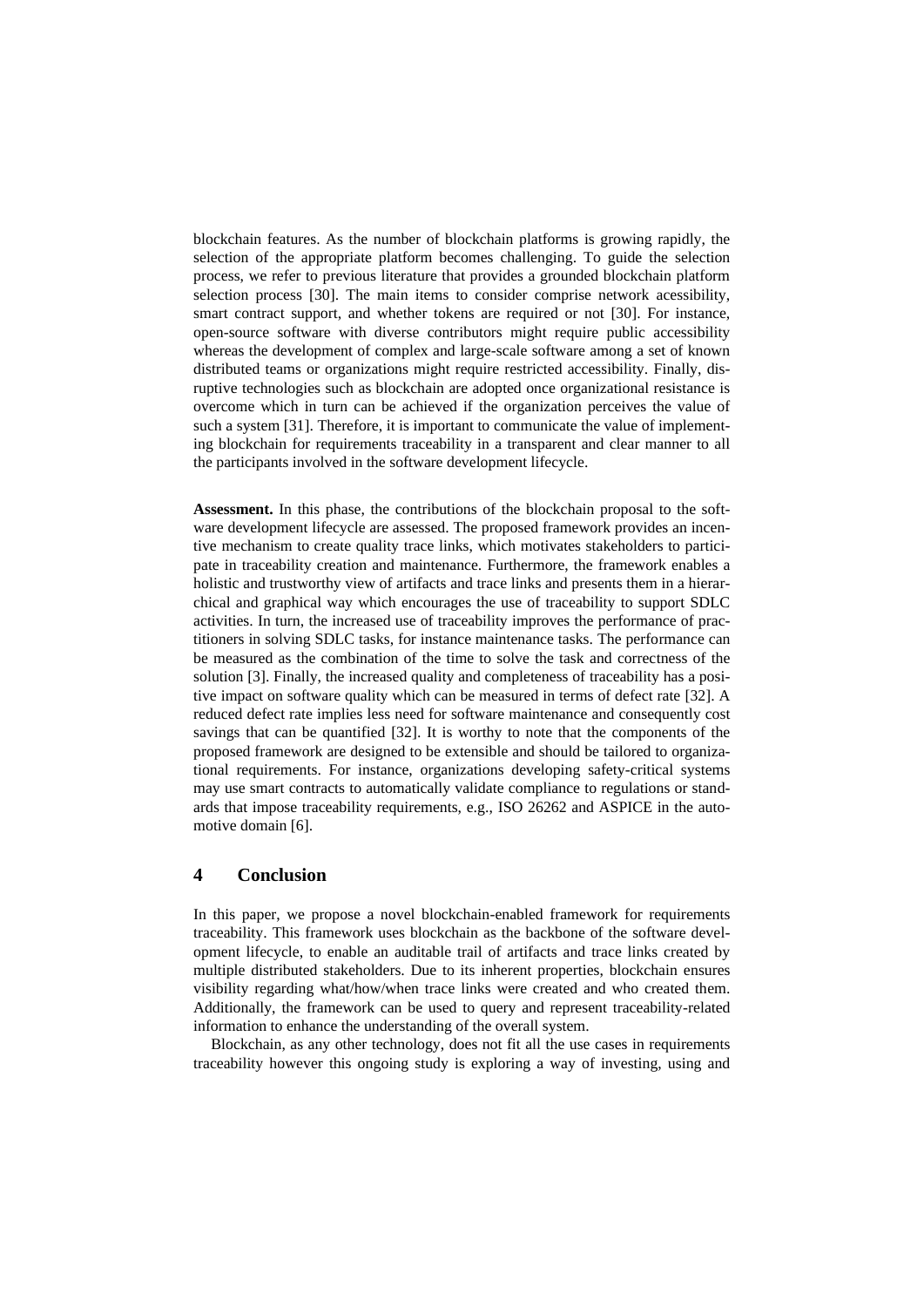taking the best from blockchain. Although there is large setup and storage overhead when implementing blockchain for software engineering [33], blockchain can ensure visibility, transparency, traceability and trustworthiness of artifacts and trace links. The framework comprises customizable incentive and voting policies to ensure the trustworthiness of trace links and presents them in an interactive manner to enhance comprehension. These components can potentially encourage the use of traceability to support SDLC activities, and in turn improve the performance of practitioners in solving SDLC tasks and enhance software quality. However, it could also be interesting to improve the proposed framework by incorporating gamification elements in order to enhance the motivation and engagement of practitioners in traceability tasks.

Despite the aforementioned potential benefits, the framework also has limitations that are mainly related to the manual work involved in the creation of smart contracts and in the validation of quality trace links. Another open issue to be addressed is how to resolve conflicts that may occur when different participants claim to have created the same trace links. Furthermore, it is noteworthy that the implementation of blockchain technology for requirements traceability may be challenging due to the limited research efforts in this dimension, the nascent stage of blockchain development and open technical challenges. These limitations have also been identified when implementing blockchain in conventional domains such as supply chain [34]. Although the proposed framework aims to be easy to used, it requires software practitioners to have knowledge of both fields: blockchain technologies and requirements traceability. Further research efforts devoted to the development of prototypes and proofs-ofconcept in this area may encourage software development organizations to implement blockchain for requirements traceability. Therefore, the blockchain-enabled framework proposed in this study will be validated by means of blockchain and requirements traceability experts. Then, a blockchain-enabled requirements traceability prototype will be developed and use cases will be performed to test the concept. In so doing, some questions arise: What will be the main benefits of an organization to implement your framework? How easy is the framework for use? What type of knowledge that engineering needs to be able to use the framework? In a common project how should use your framework?

#### **References**

1. Gotel OCZ, Finkelstein CW (1994) An analysis of the requirements traceability problem. In: Proceedings of IEEE International Conference on Requirements Engineering. pp 94– 101

2. Gotel O, Cleland-Huang J, Hayes JH, et al (2012) The quest for Ubiquity: A roadmap for software and systems traceability research. In: 2012 20th IEEE International Requirements Engineering Conference (RE). pp 71–80

3. Mäder P, Egyed A (2015) Do developers benefit from requirements traceability when evolving and maintaining a software system? Empir Software Eng 20:413–441. https://doi.org/10.1007/s10664-014-9314-z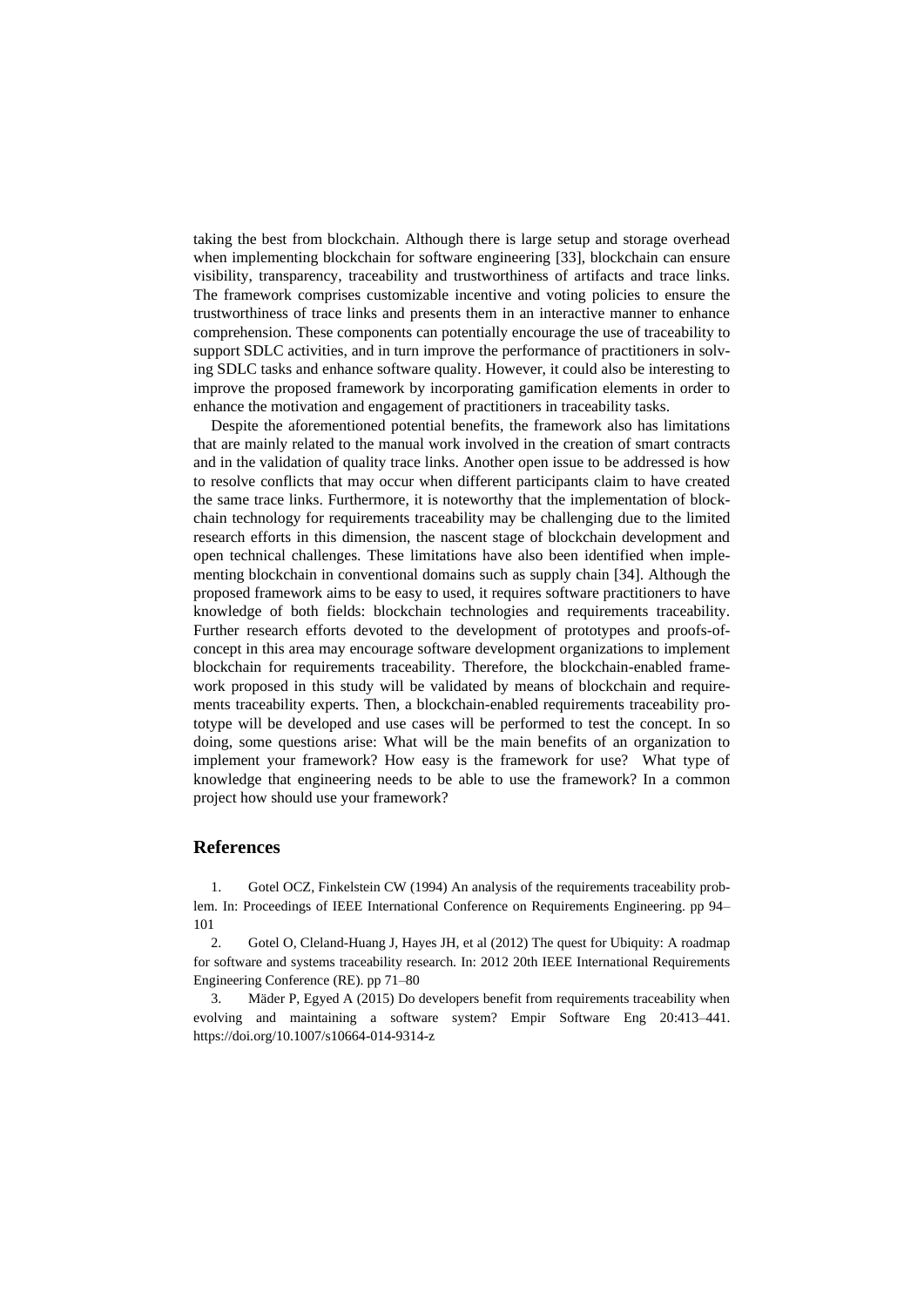4. Murugappan S, Prabha D (2017) Requirement Traceability for Software Development Lifecycle. International Journal of Scientific & Engineering Research 8:1–11

5. Elamin R, Osman R (2018) Implementing Traceability Repositories as Graph Databases for Software Quality Improvement. In: 2018 IEEE International Conference on Software Quality, Reliability and Security (QRS). pp 269–276

6. Maro S, Steghöfer J-P, Staron M (2018) Software traceability in the automotive domain: Challenges and solutions. Journal of Systems and Software 141:85–110. https://doi.org/10.1016/j.jss.2018.03.060

7. Wohlrab R, Knauss E, Steghöfer J-P, et al (2018) Collaborative traceability management: a multiple case study from the perspectives of organization, process, and culture. Requirements Eng. https://doi.org/10.1007/s00766-018-0306-1

8. Yau SS, Patel JS (2020) Application of Blockchain for Trusted Coordination in Collaborative Software Development. In: 2020 IEEE 44th Annual Computers, Software, and Applications Conference (COMPSAC). pp 1036–1040

9. Rempel P, Mäder P, Kuschke T, Philippow I (2013) Requirements Traceability across Organizational Boundaries - A Survey and Taxonomy. In: Doerr J, Opdahl AL (eds) Requirements Engineering: Foundation for Software Quality. Springer, Berlin, Heidelberg, pp 125–140

10. Tschorsch F, Scheuermann B (2016) Bitcoin and beyond: A technical survey on decentralized digital currencies. IEEE Communications Surveys & Tutorials 18:2084–2123

11. Agbo CC, Mahmoud QH, Eklund JM (2019) Blockchain Technology in Healthcare: A Systematic Review. Healthcare 7:56. https://doi.org/10.3390/healthcare7020056

12. Marchesi L, Marchesi M, Destefanis G, et al (2020) Design Patterns for Gas Optimization in Ethereum. In: 2020 IEEE International Workshop on Blockchain Oriented Software Engineering (IWBOSE). pp 9–15

13. Vacca A, Di Sorbo A, Visaggio CA, Canfora G (2021) A systematic literature review of blockchain and smart contract development: Techniques, tools, and open challenges. Journal of Systems and Software 174:110891. https://doi.org/10.1016/j.jss.2020.110891

14. Pinna A, Ibba S, Baralla G, et al (2019) A Massive Analysis of Ethereum Smart Contracts Empirical Study and Code Metrics. IEEE Access 7:78194–78213. https://doi.org/10.1109/ACCESS.2019.2921936

15. Bartoletti M, Pompianu L (2017) An Empirical Analysis of Smart Contracts: Platforms, Applications, and Design Patterns. In: Brenner M, Rohloff K, Bonneau J, et al (eds) Financial Cryptography and Data Security. Springer International Publishing, Cham, pp 494– 509

16. Mader P, Gotel O, Philippow I (2009) Getting back to basics: Promoting the use of a traceability information model in practice. In: 2009 ICSE Workshop on Traceability in Emerging Forms of Software Engineering. pp 21–25

17. Cleland-Huang J, Hayes JH, Domel JM (2009) Model-based traceability. In: 2009 ICSE Workshop on Traceability in Emerging Forms of Software Engineering. pp 6–10

18. Marchesi M (2018) Why blockchain is important for software developers, and why software engineering is important for blockchain software (Keynote). In: 2018 International Workshop on Blockchain Oriented Software Engineering (IWBOSE). pp 1–1

19. Colomo-Palacios R (2020) Cross Fertilization in Software Engineering. In: Yilmaz M, Niemann J, Clarke P, Messnarz R (eds) Systems, Software and Services Process Improvement. Springer International Publishing, Cham, pp 3–13